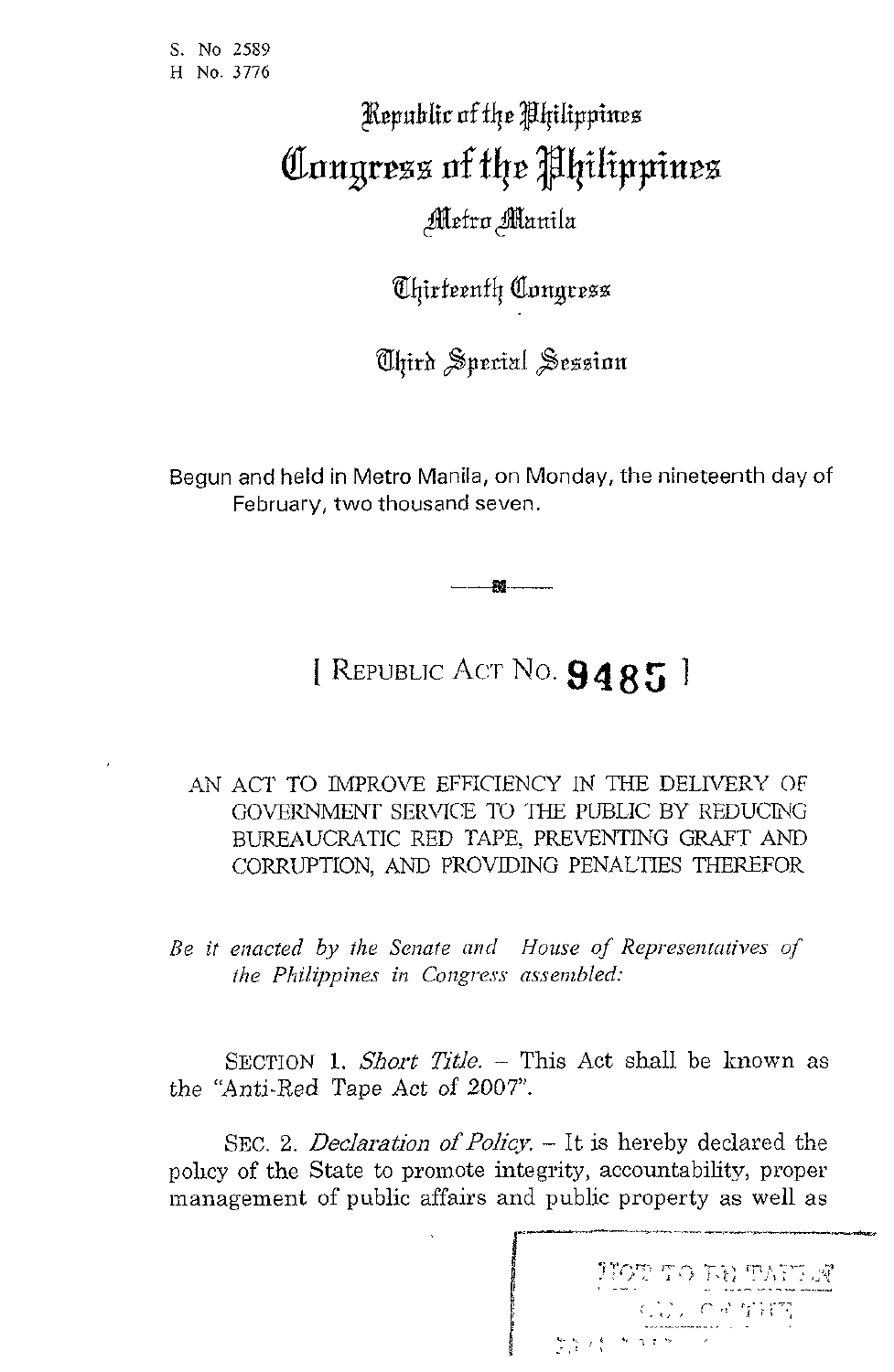to establish effective practices aimed at the prevention of graft and corruption in government. Towards this end, the State shall maintain honesty and responsibility among its public officials and employees, and shall take appropriate measures to promote transparency in each agency with regard to the manner of transacting with the public, which shall encompass a program for the adoption of simplified procedures that will reduce red tape and expedite transactions in government.

SEC. **3.** *Coverage.* - This Act shall apply to all government offices and agencies including local government units and government-owned or -controlled corporations that provide frontline services as defined in this Act. Those performing judicial, quasi-judicial and legislative functions are excluded from the coverage of this Act.

SEC. 4. *Definition of Terms.* – As used in this Act, the following terms are defined as follows:

(a) *"Simple Transactions"* refer to requests or applications submitted by clients of a government office or agency which only require ministerial actions on the part of the public officer or employee, or that which present only inconsequential issues for the resolution by an officer or employee of said government office.

(b) "Complex Transactions" refer to requests or applications submitted by clients of a government office which necessitate the use of discretion in the resolution of complicated issues by an officer or employee of said government office, such transaction to be determined by the office concerned.

(c) "Frontline *Service"* refers to the process *or*  transaction between clients and government offices or agencies involving applications for any privilege, right, permit, reward, license, concession, or for any modification, renewal *or*  extension of the enumerated applications and/or requests which are acted upon in the ordinary course of business of the agency or office concerned.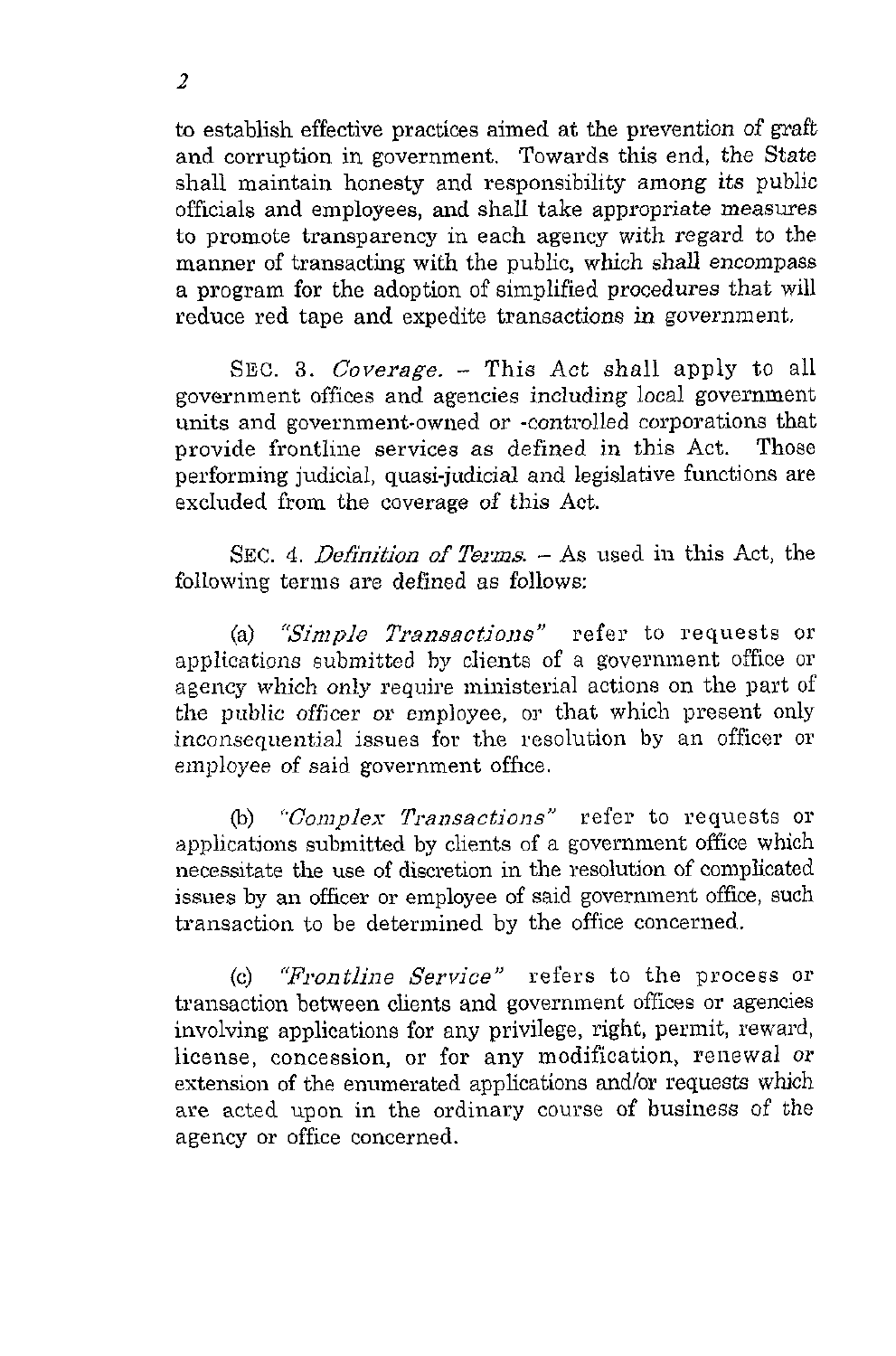(d) *'Xction"* refers to the written approval or disapproval ' made by a government office or agency on the application or request submitted by a client for processing.

(e) "Officer *or* Employee" refers to a person employed m a government office or agency required to perform specific duties and responsibilities related to the application or request submitted by a client for processing.

 $(f)$  *"Irrelevant requirements"* refer to any document or performance of an act not directly material to the resolution of the issues raised in the request or needed in the application submitted by the client.

*(9)* 'Fixer" refers to any individual whether or not officially involved in the operation of a government office or agency who has access to people working therein, and whether or not in collusion with them, facilitates speedy completion of transactions for pecuniary gain or any other advantage or consideration.

SEC. 5. Reengineering of Systems and Procedures. - All offices and agencies which provide frontline services are hereby mandated to regularly undertake time and motion studies, undergo evaluation and improvement of their transaction systems and procedures and re-engineer the same if deemed necessary to reduce bureaucratic red tape and processing time.

SEC. 6. *Citizen's Charter.*  $-$  All government agencies including departments, bureaus, offices, instrumentalities, or government-owned and/or controlled corporations, or local government or district units shall set up their respective service standards to be known as the Citizen's Charter in the form of information billboards which should be posted at the main entrance of offices or at the most conspicuous place, and in the form of published materials written either in English, Filipino, or in the local dialect, that detail:

- (a) The procedure to obtain a particular service;
- (b) The person/s responsible for each step;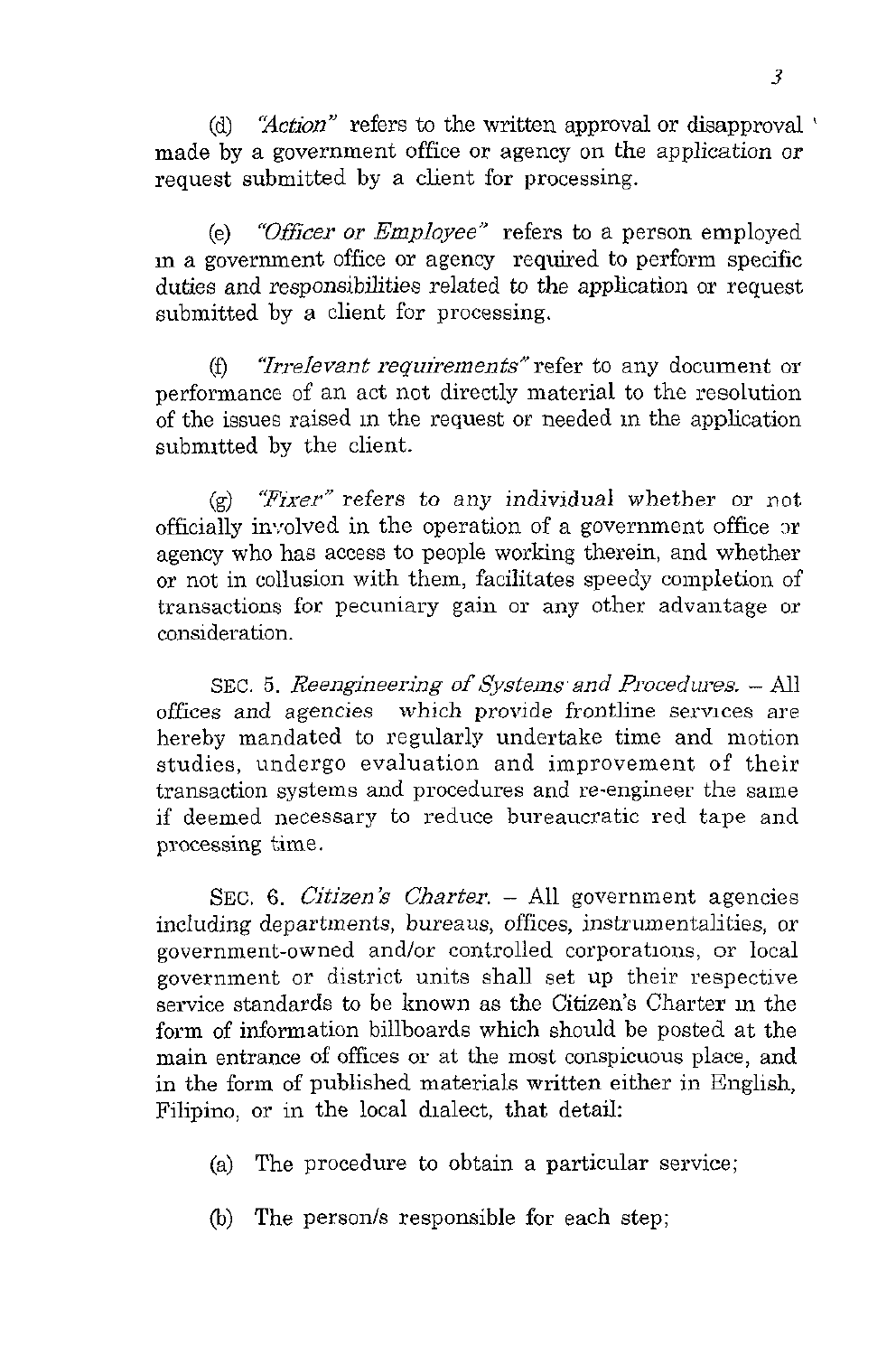(c) The maximum time to conclude the process:

(d) The document/s to be presented by the customer, if necessary;

*(e)*  The amount of fees, if necessary; and

**(f)**  The procedure for filing complaints.

SEC. *I. Accountability of the Heads of Offices and Agencies,* - The head of the office or agency shall be primarily responsible for the implementation of this Act and shall be held accountable to the public in rendering fast, efficient, convenient and reliable service. *AU* transactions and processes a'e deemed to have been made with the permission or clearance from the highest authority having jurisdiction over the government office or agency concerned.

SEC. 8. Accessing Frontline Services. - The following shall be adopted by all government offices and agencies:

(a) Acceptance of Applications and Requests -- **(1)**  All officers or employees shall accept written applications, requests, and/or documents being submitted by clients of the office or agency.

(2) The responsible officer or employee shall acknowledge receipt of such application and/or request by writing or printing clearly thereon his/her name, the unit where he/she is connected with, and the time and date of receipt.

**(3)** The receiving officer or employee shall perform a preliminary assessment of the request so as to promote a more expeditious action on requests.

(b) Action of Offices  $- (1)$  All applications and/or requests submitted shall be acted upon by the assigned officer or employee during the period stated in the *Citizen's* Charter

*4*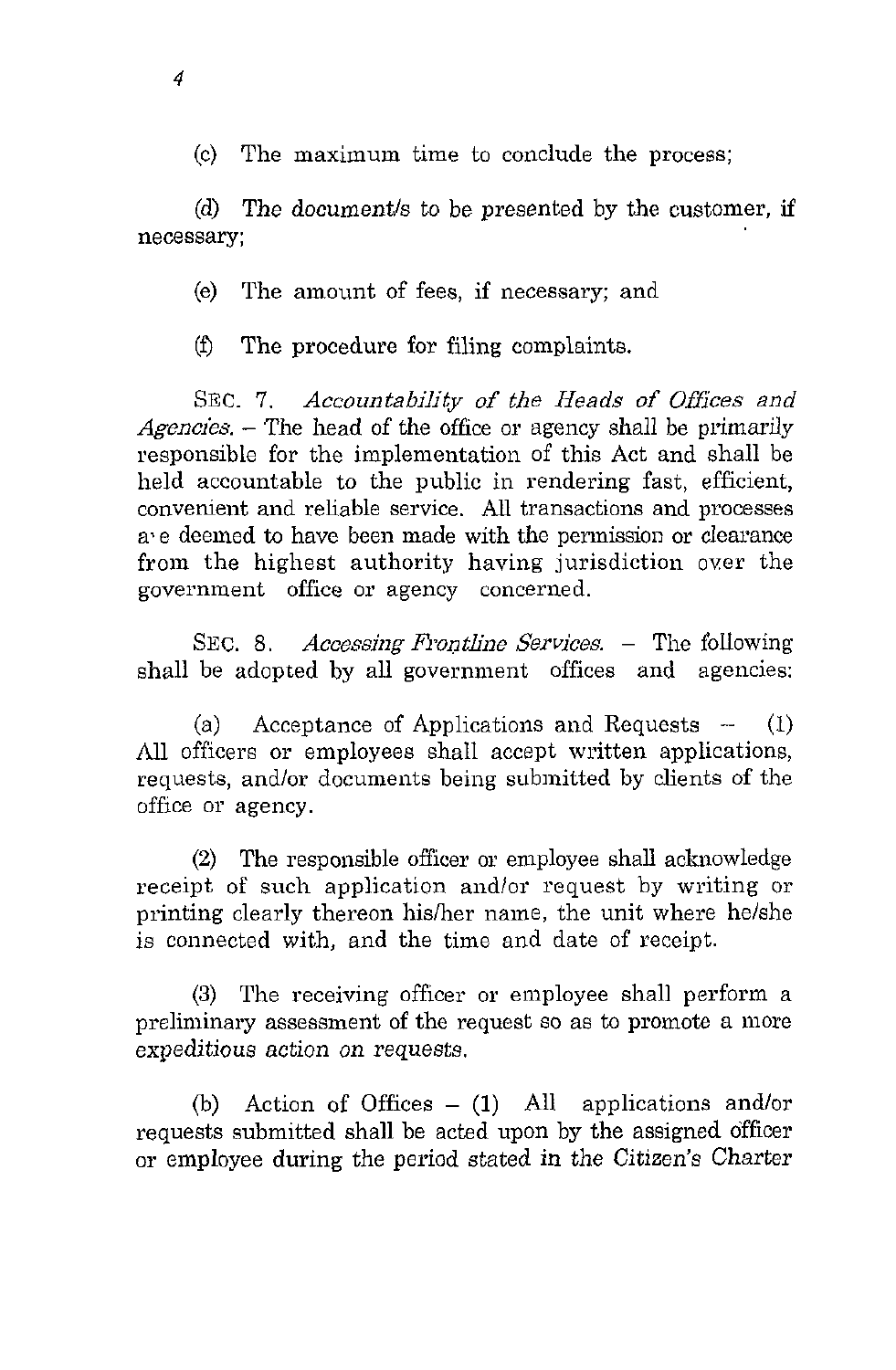which shall not be longer than five working days in the case of simple transactions and ten (10) working days in the case of complex transactions from the date the request or application was received. Depending on the nature of the frontline services requested or the mandate of the office or agency under unusual circumstances, the maximum time prescribed above may be extended. For the extension due to the nature of frontline services or the mandate of the office or agency concerned, the period for the delivery of frontline services shall be indicated in the Citizen's Charter. The office or agency concerned shall notify the requesting party in writing of the reason for the extension and the final date of release for the extension and the final date of release of the frontline service/s requested.

*(2)* No application or request shiil be retuned to the client without appropriate action. In case an application or request is disapproved, the officer or employee who rendered the decision shall send a formal notice to the client within five working days from the receipt of the request and/or application, stating therein the reason for the disapproval including a list of specific requirement/s which the client failed to submit,.

(c) Denial of Request for Access to Government Service - Any denial of request for access to government service shall be fully explained in writing, stating the name of the person making the denial and the grounds upon which such denial is based. Any denial of request is deemed to have been made with the permission or clearance from the highest authority having jurisdiction over the government office or agency concerned.

(d) Limitation of Signatories - The number of signatories in any document shall be limited to a maximum of five signatures which shall represent officers directly supervising the office or agency concerned.

Adoption of Working Schedules to Serve Clients  $-$ Heads of offices and agencies which render frontline services shall adopt appropriate working schedules to ensure that all clients who are within their premises prior to the end of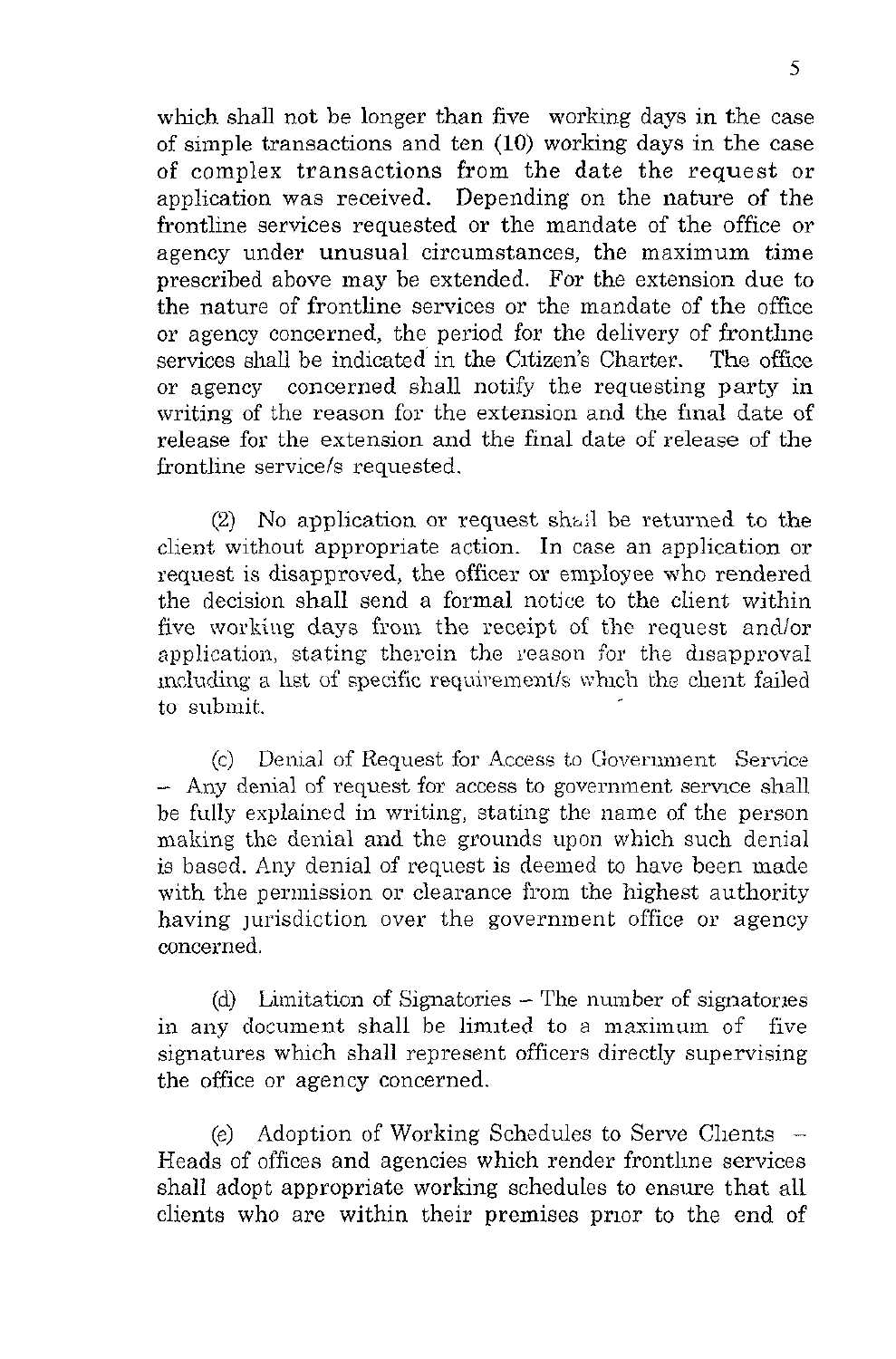official working hours are attended *to* and served even during lunch break and after regular working hours.

*(0* Identification Card - All employees transacting with the public shall be provided with an official identification card which should be visibly worn during office hours.

(g) Establishment of Public Assistance/Complaints Desk Each office or agency shall establish a public assistance/complaints desk in all their offices.

SEC. 9. Automatic Extension *of* Permits *and* Licenses. - If a government office or agency fails to act on an application and/or request for renewal of a license, permit or authority subject for renewal within the prescribed period, said permit, license or :uthority shall automatically be extended until a decision OF resolution is rendered on the application for renewal: *Provided*, That the automatic extension shall not apply when the permit, license, or authority covers activities which pose danger to public health, public safety, public morals *01'* to public policy including, but not limited to, natural resource extraction activities.

SEC. 10. *Report Card Survey.*  $-$  All offices and agencies providing frontline services shall be subjected to a Report Card Survey to be initiated by the Civil Service Commission, in coordination with the Development Academy of the Philippines, which shall be used to obtain feedback on how provisions in the Citizen's Charter are being followed and how the agency is perforining.

The Report Card Survey shall also be used to obtain information and/or estimates of hidden costs incurred by clients to access frontline services which may include, but is not limited to, bribes and payment to fixers.

**-4** feedhacli mechanism shall be established in all agencies covered by this Act and the results thereof shall be incorporated in their annual report.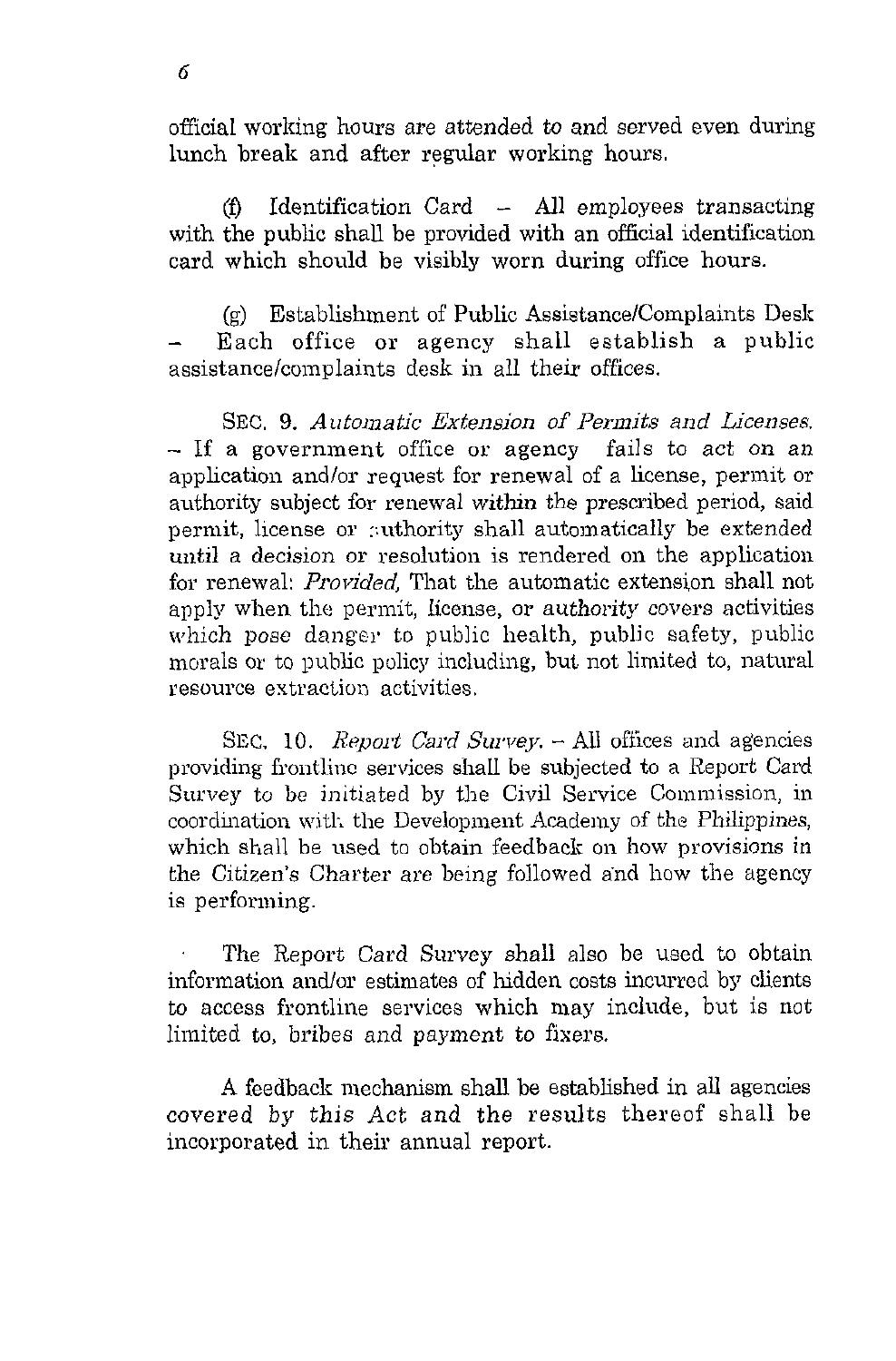SEC. 11. *Violations.* - After compliance with the substantive and procedural due process, the following shall constitute violations of this Act together with their corresponding penalties:

(a) Light Offense  $-$  (1) Refusal to accept application and/or request within the prescribed period or any document being submitted by a client;

*(2)* Failure to act on an application and/or request or failure to refer back *to* the client a request which cannot be acted upon due to lack of requirement/s within the prescribed period:

**(3)** Failure to attend to clients who are within the premises of the office or agency concerned prior to the end of official working hours and during lunch break;

*(4)* Failure to render frontline services within the prescribed period on any application and/or request without due cause;

*(5)* Failure to give the client, a written notice on the disapproval of an application or request; and

 $(6)$  Imposition of additional irrelevant requirements other than those listed in Lhe fivst notice.

Penalties for light offense shall be as follows:

First Offense  $-$  Thirty (30) days suspension without pay and mandatory attendance in Values Orientation Program;

Second Offense - Three months suspension without pay; and

Third Offense - Dismissal and perpetual disqualification from public service.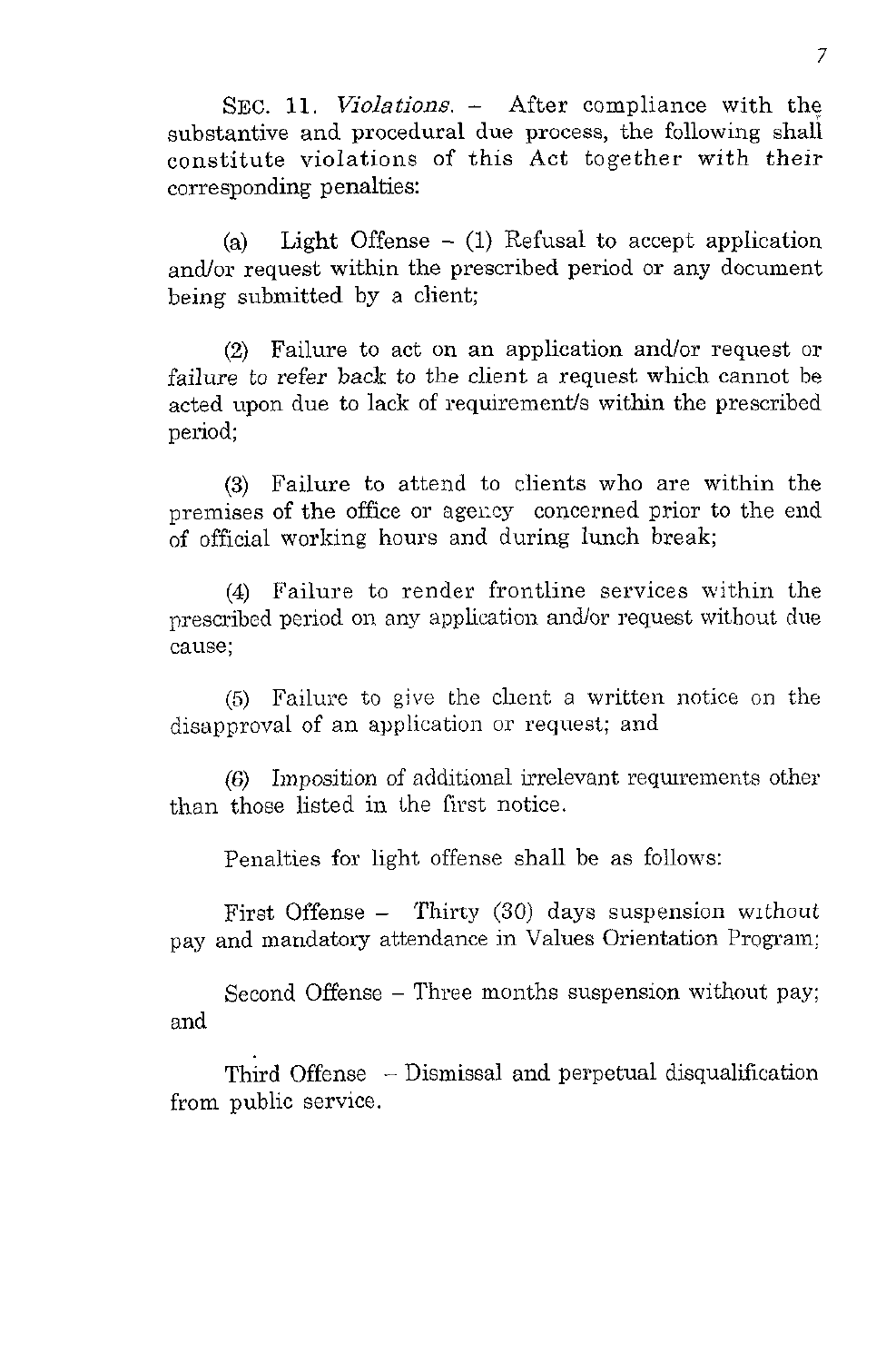(b) Grave Offense  $-$  Fixing and/or collusion with fixers in consideration of economic and/or other gain or advantage.

Penalty - Dismissal and perpetual disqualification from public service.

SEC. **12.** *Criminal Liability for Fixers.* - In addition to Section ll(b), fixers, as defined in this Act, shall suffer the penalty of imprisonment not exceeding six years or a fine of not less than Twenty thousand pesos (P20,OOO.OO) but not more than Two hundred thousand pesos (P200,000.00) or both fine and iinprisonment at the discretion of the court.

SEC. **13.** *Civil and Criininal Liability, Not Barred.* - The finding of administrative liability under this Act shall not be a bar to the filing of crimina!, civil or other related charges under existing laws arising from the same act or omission as herein enumerated.

SEC. 14. *Administrative Jurisdiction.* - The administrative jurisdiction on any violation of the provisions of this Act shall be vested in either the Civil Service Commission (CSC), the Presidential Anti-Graft Commission (PAGC) or the Office of the Ombudsman as determined by appropriate laws and issuances.

SEC. 15. *Immunity; Discharge of Co-Respondent/Accused*  $to be a *Witness.* - Any public official or employee or any$ person having been charged with another under this Act and who voluntarily gives information pertaining to an investigation or who willingly testifies therefore, shall be exempt from prosecution in the case/s where his/her information and testimony are given. The discharge may be granted and directed by the investigating body or court upon the application or petition of any of the respondent/accused-informant and before the termination of the investigation: *Provided,* That:

a) There is absolute necessity for the testimony of the respondent/accused-informant whose discharge is requested;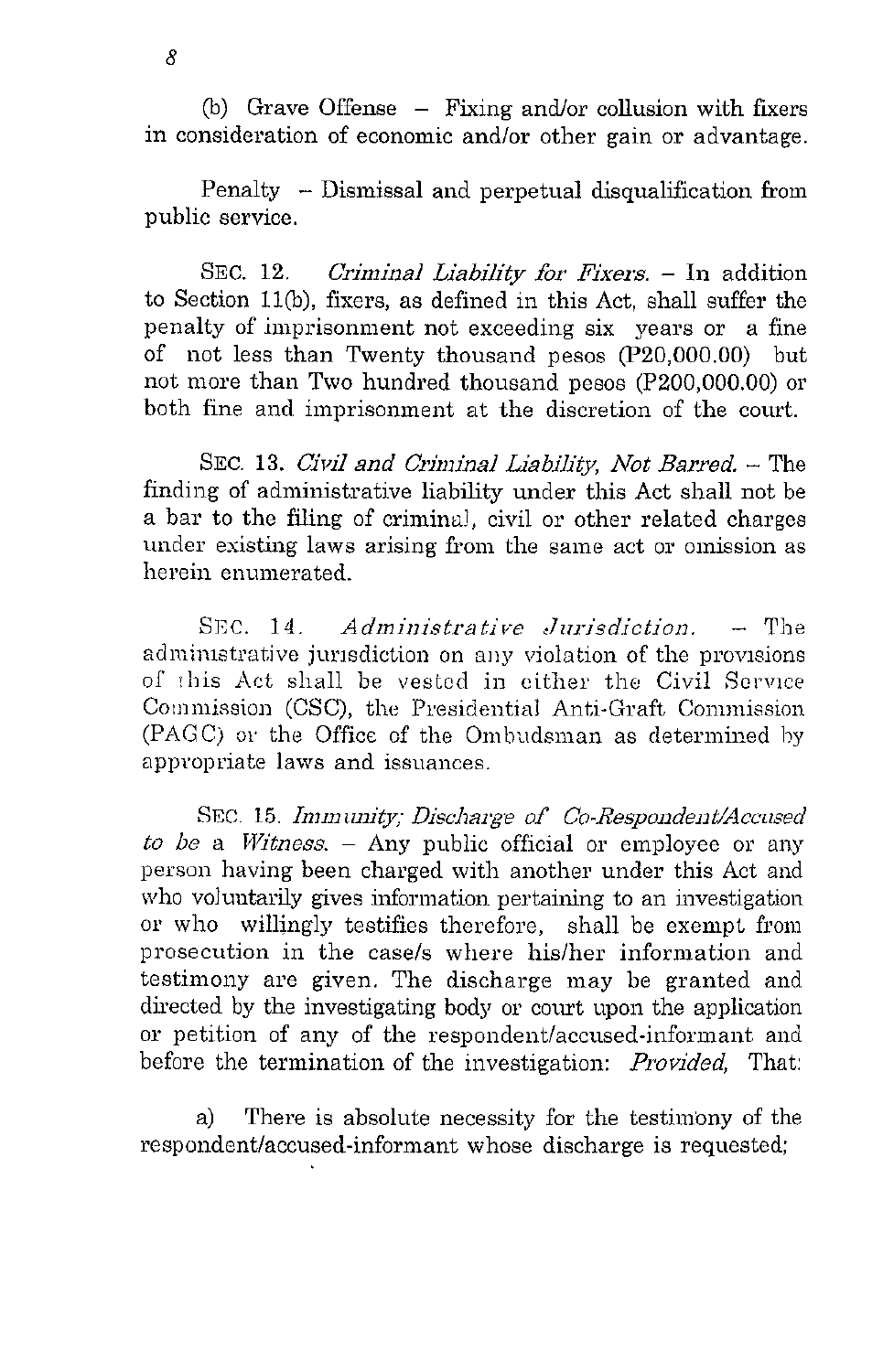There is no other direct evidence available for the proper prosecution of the offense committed, except the testimony of said respondentlaccused-informant; b)

 $c$ ) The testimony of said respondent/accused-informant can be substantially corroborated in its material points;

d) The respondent/accused-informant has not been previously convicted of a crime involving moral turpitude; and

e) Said respondent/accused-informant does not appear to be the most guilty.

Evidence adduced in support of the discharge shall automatically form part of the records of the investigation. Should the investigating body or court deny the motion or request for discharge as a witness, hislher sworn statement shall be inadmissible as evidence.

SEC. 16. *Iinplementing Rules and Regulations.* - The Civil Service Commission, in coordination with the Development Academy of the Philippines (DAP), the Office of the Ombudsman and the Presidential Anti-Graft Commission (PAGC), shall promulgate the necessary rules and regulations within ninety (90) days from the effectivity of this Act.

SEC. 17. *SeparabiIity Clause.* - If any provision of this Act shall be declared invalid or unconstitutional, such declaration shall not affect the validity of the remaining provisions of this Act.

SEC. 18. *Repealing Clause.* - All provisions of laws, presidential decrees, letters of instruction and other presidential issuances which are incompatible or inconsistent with the provisions of this Act are hereby deemed amended or repealed.